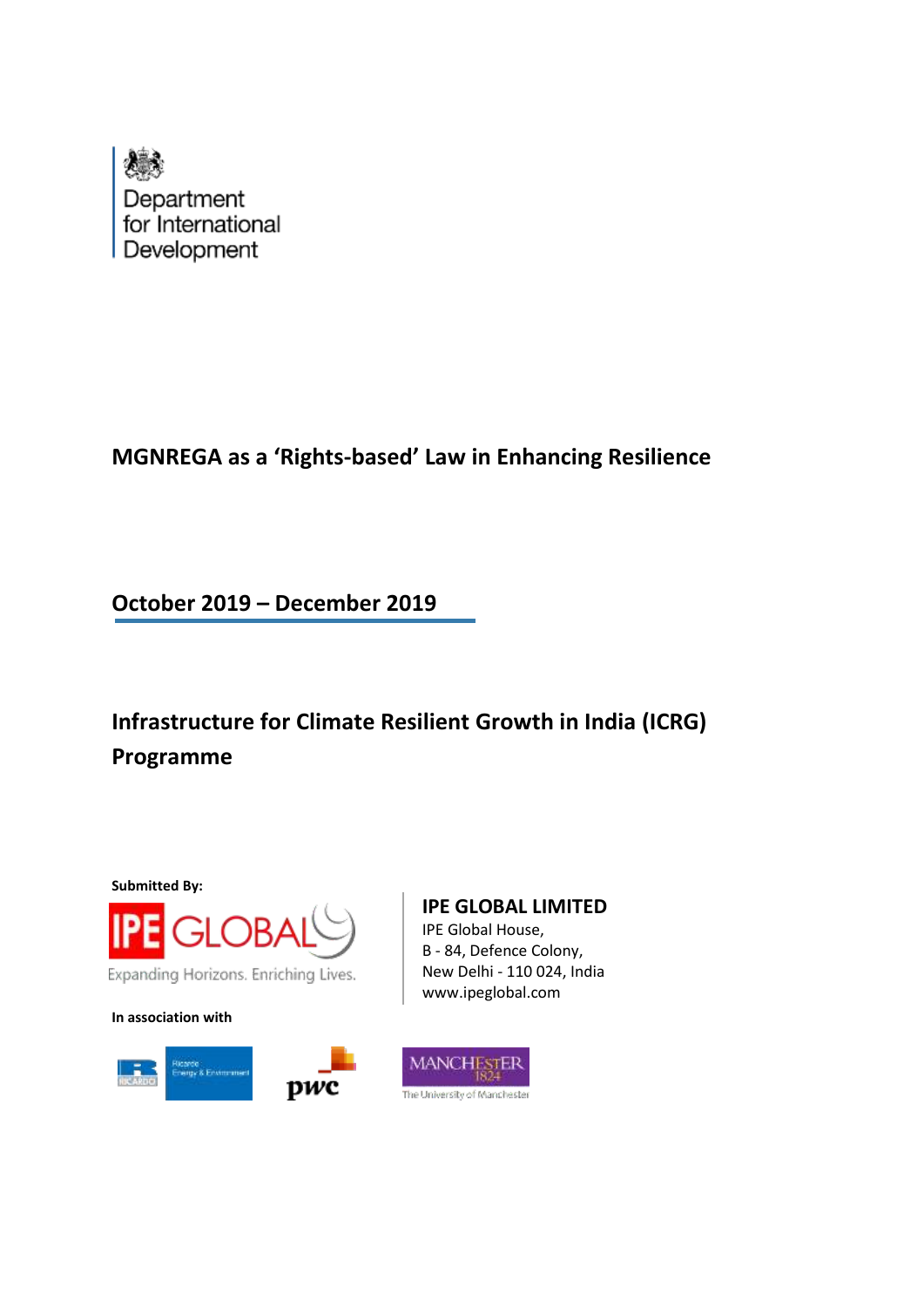### **Executive Summary**

Climate change, environmental issues and sustainable development define the contemporary framework of the development discourse. Adverse climate impacts on vulnerable communities, underscores the fact that that climate change poses threats to many rights such as to health, food, lives and livelihoods. Yet the approach to issues of human rights and environment tends to be competitive, rather than cooperative. Integrating human rights with environment / climate challenges and sustainable development, focusing specially on vulnerable groups, requires a new theorisation. A theorisation that communities have rights and, there must be focus on mechanisms to ensure that they are aware and are able to demand for the rights, offering a rights-based lens to climate change adaptation.

A rights-based lens to climate change policies and actions highlights the need for governance mechanisms that empower the poor as agents, with ownership in the design and implementation of policies and enforces accountability of decision makers.

In this context of international theorisation on the human rights dimension of climate change, the Mahatma Gandhi National Rural Guarantee Act (MGNREGA)<sup>1</sup>, a law enacted by the Indian Parliament in 2005 is significant because of its dual lens on human and ecological issues. MGNREGA aims to enhance livelihood security of its workers through wages for work as well as regeneration of natural resources. MGNREGA is unique because it adopts a rights framework for a wage employment programme. Studies undertaken since the implementation of the scheme, underline the co-creation of benefits in terms of wages to workers and regeneration of natural resources. Evidence suggests that MGNREGA has the potential to build the resilience of poor communities. However, this potential could be fully realized on a sustainable basis if governance issues around the implementation of the ACT are resolved.

MGNREGA is enacted as a rights-based law, hence, there is need to examine whether its governance is situated in this rights-based design. Rights have been invested in workers so that they can access resources to strengthen their capacity to cope with the vicissitudes of their circumstances, a new and a significant factor being climate change. This brings a paradigm shift in the discourse of climate change adaptation. MGNREGA does not perpetuate the notion of the poor as "passive victims of socio economic and natural shocks" to be held in a 'safety net'. The ACT is based on the firm belief and assertion that that the poor have the capacity to deal with shocks and crises, and therefore, ACT's like MGNREGA have a role to play in bolstering that strength of the communities.

This paper attempts to examine the efficacy of use of a rights-based approach in mainstreaming climate change resilience and in doing so, also identifies the governance gaps and challenges. The methodology involved a deep study of the impact of ICRG<sup>2</sup> (Infrastructure for Climate Resilient Growth) Programme, which has deployed mainstreaming of Climate Change Adaptation Strategies

<sup>&</sup>lt;sup>1</sup> Mahatma Gandhi National Rural Employment Guarantee Act, 2005, Ministry of Rural Development, [www.nrega.nic.in](http://www.nrega.nic.in/)

<sup>&</sup>lt;sup>2</sup> Infrastructure for Climate Resilient Growth (2016-2020) is a 4-year bi-lateral aid programme between the Government of UK's Department for International Development (DFID) and the Ministry of Rural Development, Government of India. ICRG is under implementation in 103 Blocks across the states of Bihar, Chhattisgarh and Odisha.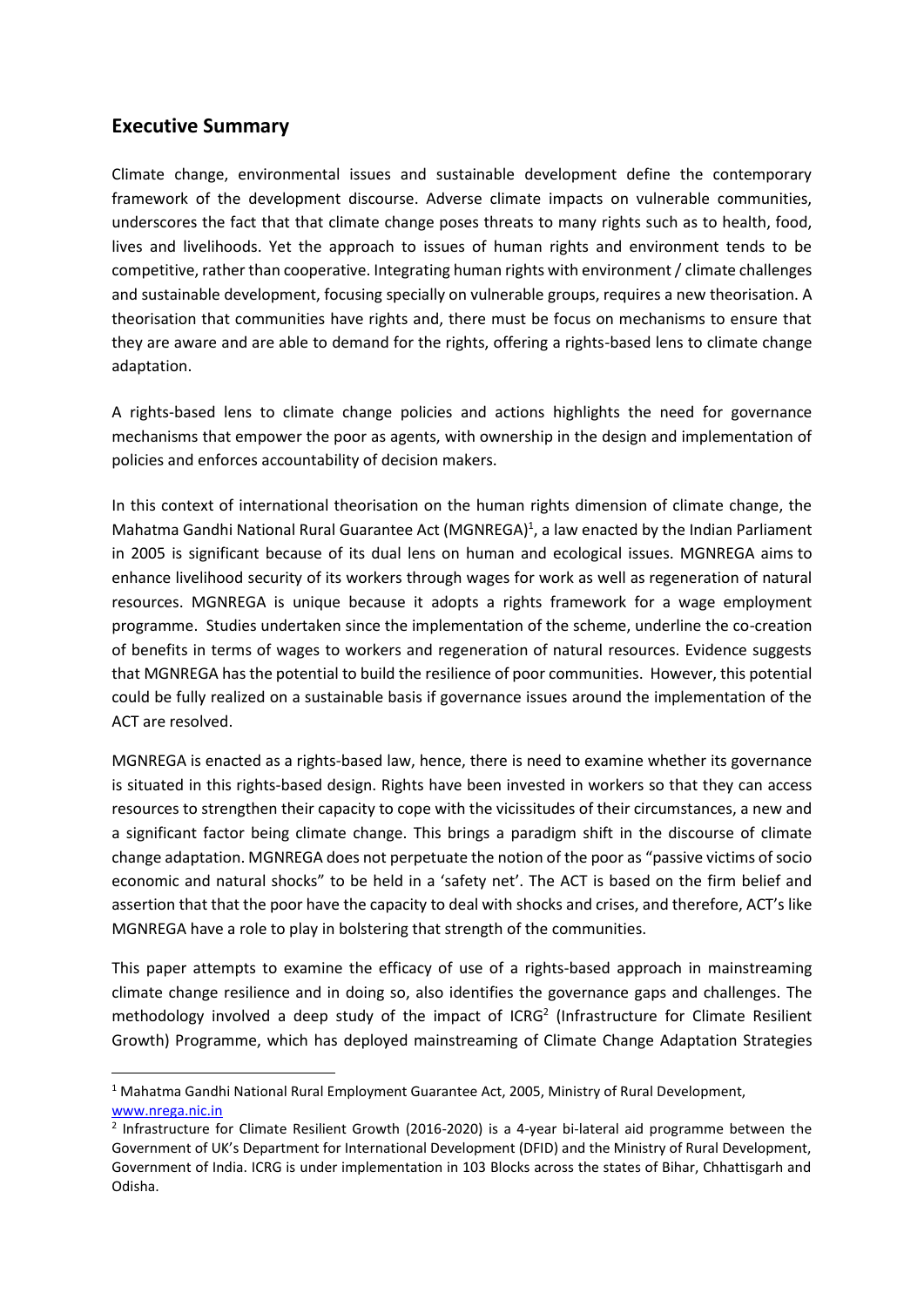using MGNREGS to build long term resilience of identified vulnerable communities. The result of the study is then analyzed against the backdrop of an understanding of the governance mechanism and founding principles of MGNREGA, for effectiveness of the rights-based mechanism for mainstreaming resilience.

The paper finds that while, the Climate Resilient Works<sup>3</sup> (CRWs) - assets developed under MGNREGS while converging benefits from other policies and schemes - have started accruing benefits to the community in the short term and would help address resilience in the long term. However, there are several challenges and gaps that need focused attention. While ICRG, identified and addressed a range of issues across knowledge and understanding of Climate Change impacts and adaptation strategies; knowledge and assertion of rights; awareness of and access to opportunities, institutional systems, public accountability and fiscal resources, there exists some key challenges to the rights-based framework of the ACT. The dilution of the 'rights' basisthat occurs due to myriad reasonsranging from lack of awareness to existing social hierarchy, leads to sub-optimal benefits.

This paper also highlights a larger social issue; that rights are not just procedural but substantive. As such, right to jobs cannot mean only unskilled manual labour, right at the bottom of the employment scale, which happens as is now and it does not level deep systemic and historically entrenched inequalities. It can, in fact, perpetuate them as a large measure of resources are spent on keeping the poor where they are. Unskilled manual labour rather than graduating the poor towards higher capabilities that nudge them towards better choices and greater self-reliance keeps them poor. It leads to a bigger question of whether the word 'unskilled' should be waived off and a larger range of jobs including skilling initiatives that make a person employable be considered as the right to employment?

<sup>&</sup>lt;sup>3</sup> Climate Resilient Works (CRWs) are a cluster of MGNREGS works located and designed in a manner to deliver maximum resilience. This is a concept that has been developed under the ICRG programme.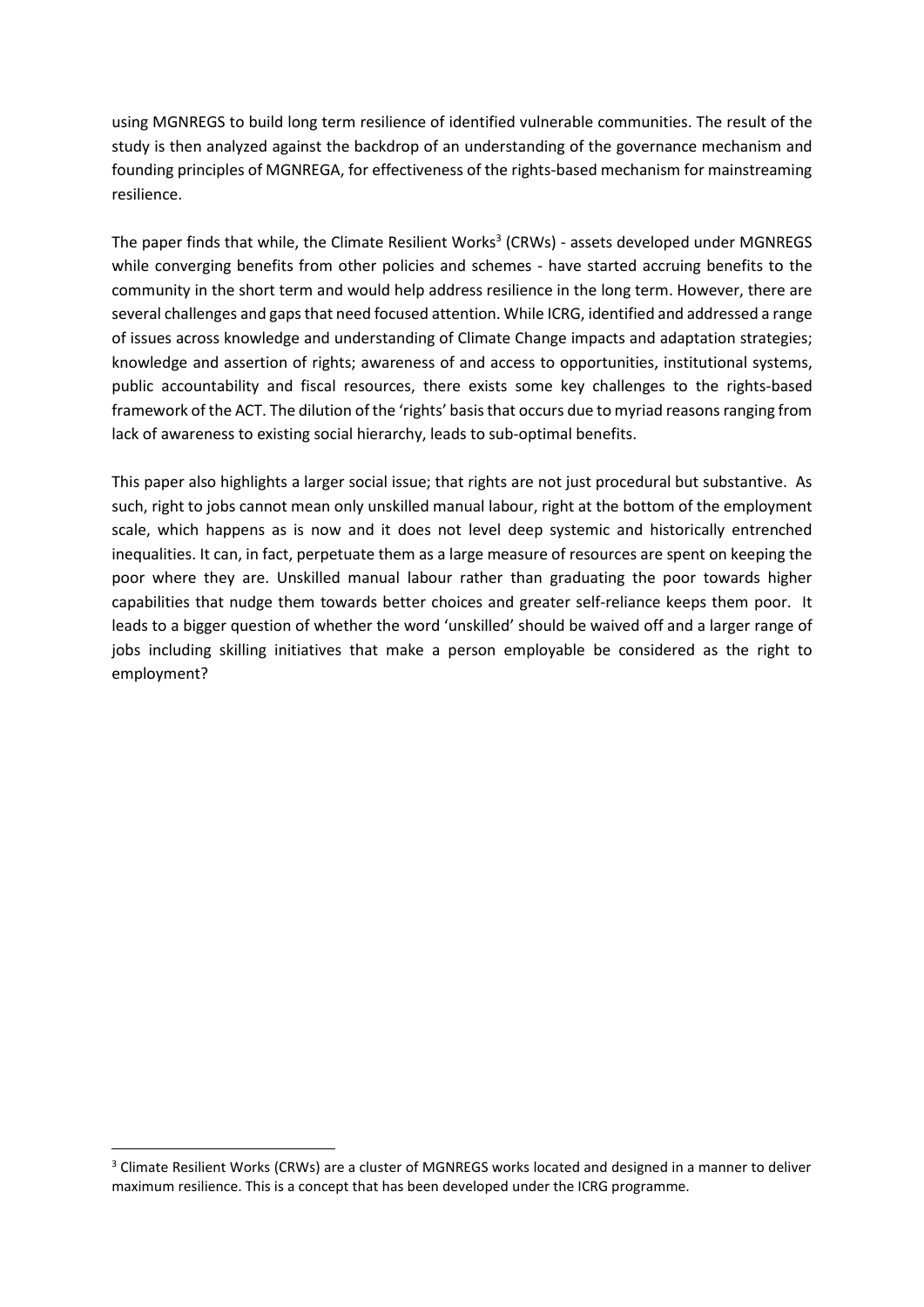### **Introduction**

Climate change issues are complex, systemic and manifested in many forms. But in nearly all forms, climate impacts exacerbate existing vulnerabilities of poor communities. The poor contribute least to carbon emissions, face discrimination, lack empowerment and do not have the necessary capacity to mitigate and adapt to climate adversities. Despite the human rights and climate nexus, policies relating to climate change and to social policy remain in isolation of each other<sup>4</sup>. As a result of such conceptual and policy disconnects there are structural limitations and gaps in governance structures making the discourse on environmental issues, and human rights competitive, rather than cooperative. If a human rights lens is adopted, it shifts focus on vulnerable groups, seeks to empower them as agents, with ownership in the designing and implementing programs and able to hold decision-makers accountable.

In this context of international theorisation on the human rights dimension of climate change, Mahatma Gandhi National Rural Guarantee Act (MGNREGA) is positioned uniquely offering a viable entry point in mainstreaming resilience strategies and influencing the discourse on adapting to climate change. It offers opportunity (e.g. integrating social concerns with environmental goals, norms, and responsibilities); not just because it promotes co-creation of environmental benefits through 'green' jobs, but because it situates the idea of strengthening the resilience of vulnerable communities as a 'Right' that the State guarantees.

Poor communities' dependent on subsistence livelihood based on natural resources, are vulnerable to the vagaries of nature such as droughts, and floods. They need assured safeguards to prevent them from sinking into chronic deprivation. MGNREGA aims to enhance livelihood security of its workers through wages for work as well as regeneration of natural resources. Historically, wage employment programmes in India, like MGNREGA, have combined wages and work to help the poor smooth out income and consumption flows, and strengthen their asset base. MGNREGA belongs to this long tradition of wage employment programmes<sup>5</sup>. A comparison of MGNREGA with previous wage employment programmes shows the similarities of design; the difference being that MGNREGA is cast in the framework of a rights-based law, the assumption being that while a programme issubject to the vagaries of political and administrative will, a law is not.

Rights imply non-negotiable ethical obligations compelling resource commitment; whereas development policies are discretionary, governed by political economy considerations. Rights move people from welfare dependencies to empowerment. A law is expected to fix implementation anomalies. The Statement of Objects and Reasons of MGNREGA<sup>6</sup> clearly delineate its rights-based approach contrasted with earlier wage employment programmes. It concedes that there was 'no guarantee 'that employment will be available to the rural households on demand as SGRY<sup>7</sup> which is an allocation based program. MGNREGA is described as a 'pioneering

<sup>5</sup> Sharma, Amita, 2010, Development as Rights –Based Law: A study of Mahatma Gandhi NREGA, UNDP India <sup>6</sup> Mahatma Gandhi National Rozgaar Act, 2005, Ministry of Rural Development, www.nrega.nic.in

 $4$  Humphreys, Stephen. (2010) Human Rights and Climate Change. Cambridge: Cambridge University Press

 $7$  Sampoorna Grameen Rozgar Yojana, a wage employment program implemented as a centrally sponsored scheme across the country, since 2001 precedent to MGNREGA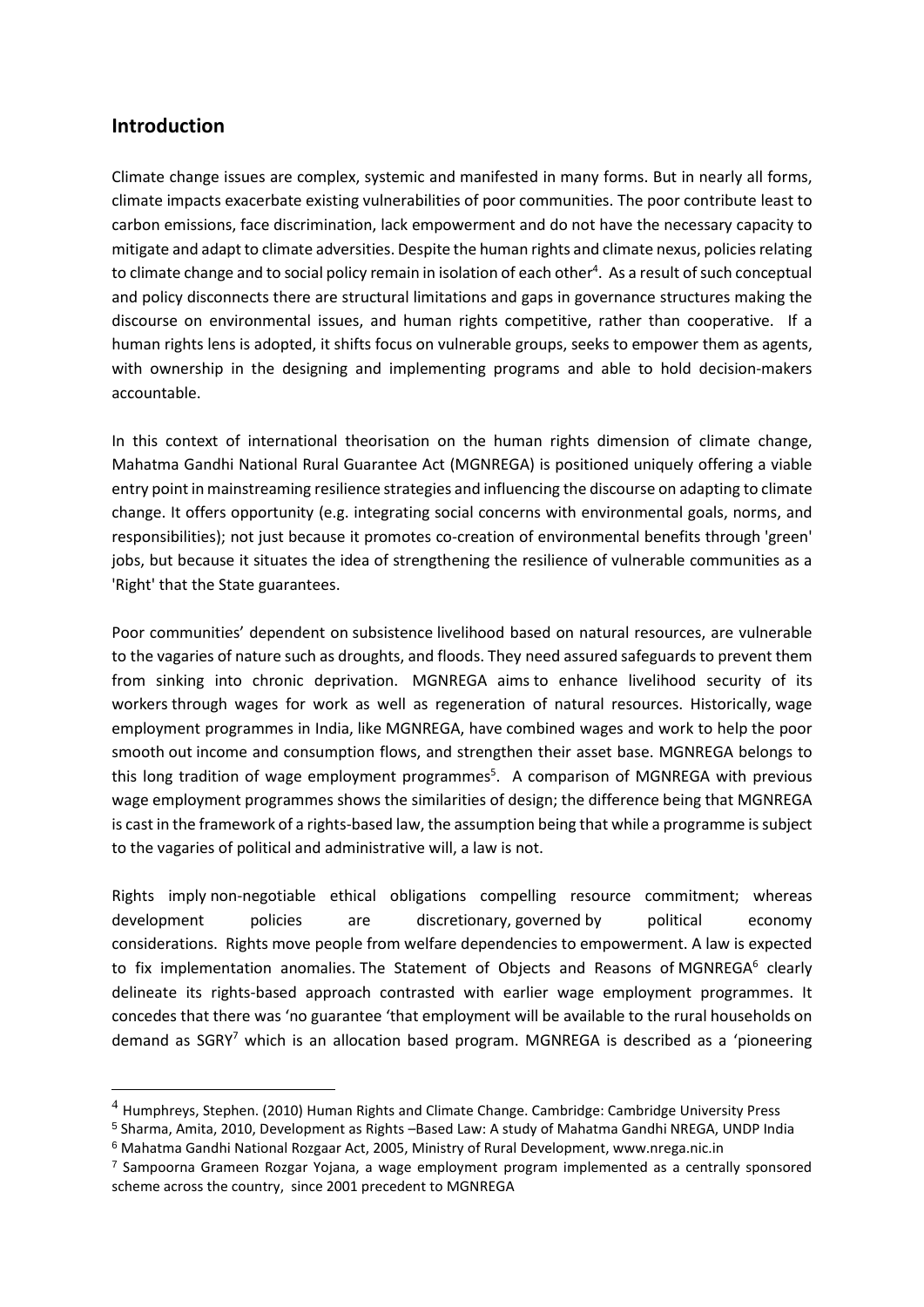endeavour' providing 'guaranteed employment on scale'. It is also viewed as an effort to 'empower the poor to demand work on the strength of this legal entitlement'.

The paper seeks to examine the effectiveness and efficacy of the rights-based design of MGNREGA as an instrument of state policy to enhance the capacity of poor communities to negotiate livelihood security for themselves in the wake of climate change. The paper is a conceptual analysis of the design of MGNREGA in the backdrop of integration of climate resilience work done by ICRG porgramme, based on the reading of the law and the data on the official web-site of MGNREGA [\(www.nrega.nic.in\)](http://www.nrega.nic.in/) and available literature on MGNREGA.

# **The Rights-based design of MGNREGA**

The constituent components of MGNREGA that empower the poor to seek guaranteed employment as an instrument to build resilience to face shocks and risks associated with vagaries and subsistence livelihoods, are stated as a set of rights in MGNREGA and provide the framework for the Annual Master Circulars (AMC). The AMCs are issued each year to provide the guidelines of implementation of schemes under the Act. In the AMC, each chapter delineates detailed norm-based activities with specific results.

Chapter 2 of the AMC, 2019<sup>8</sup>, prefaces the actionable mandates within the "Entitlements under the Mahatma Gandhi NREGA". The AMC declares, most emphatically, 'it is the strong legal framework of rights and entitlements' that come together to make the hundred days of work per year possible. It is therefore essential that the Mahatma Gandhi NREGA is read, understood and implemented while keeping the entitlements in mind. Manifestly, the Ministry of Rural Development (MoRD), Government of India's policies consciously and explicitly box the operation of the schemes within the Rights invested by the Act. The AMC as a routine every year declares that "non-compliance" of the provisions of the MGNREGA will be considered as an offence under the Mahatma Gandhi NREGA, thereby attracting the provisions of Section 25 of the Act.

### **Key rights and entitlements of the worker are enumerated here.**

- 1. The right to register as a job seeker under MGNREGA.
- 2. The right to receive a job card that enlists entitlements.
- 3. Following the ownership of the job card, the right to demand work by volunteering to do unskilled manual labour.
- 4. The right to receive a written acknowledgment through a dated receipt, of the demand that under the act becomes a legal document that is justice able.
- 5. To get work within fifteen days of the demand.
- 6. To get an unemployment allowance if s/he has demanded employment, but not received it or employment allocation has been delayed being paid by the respective state government.
- 7. To get wages at the notified rate within fifteen days of doing the work.
- 8. To get compensation in case of delayed wage payments.
- 9. To have pay parity for the work done.
- 10. To participate in planning for works at the local level.

<sup>8</sup> Annual Master Circular, Mahatma Gandhi NREGA, 2019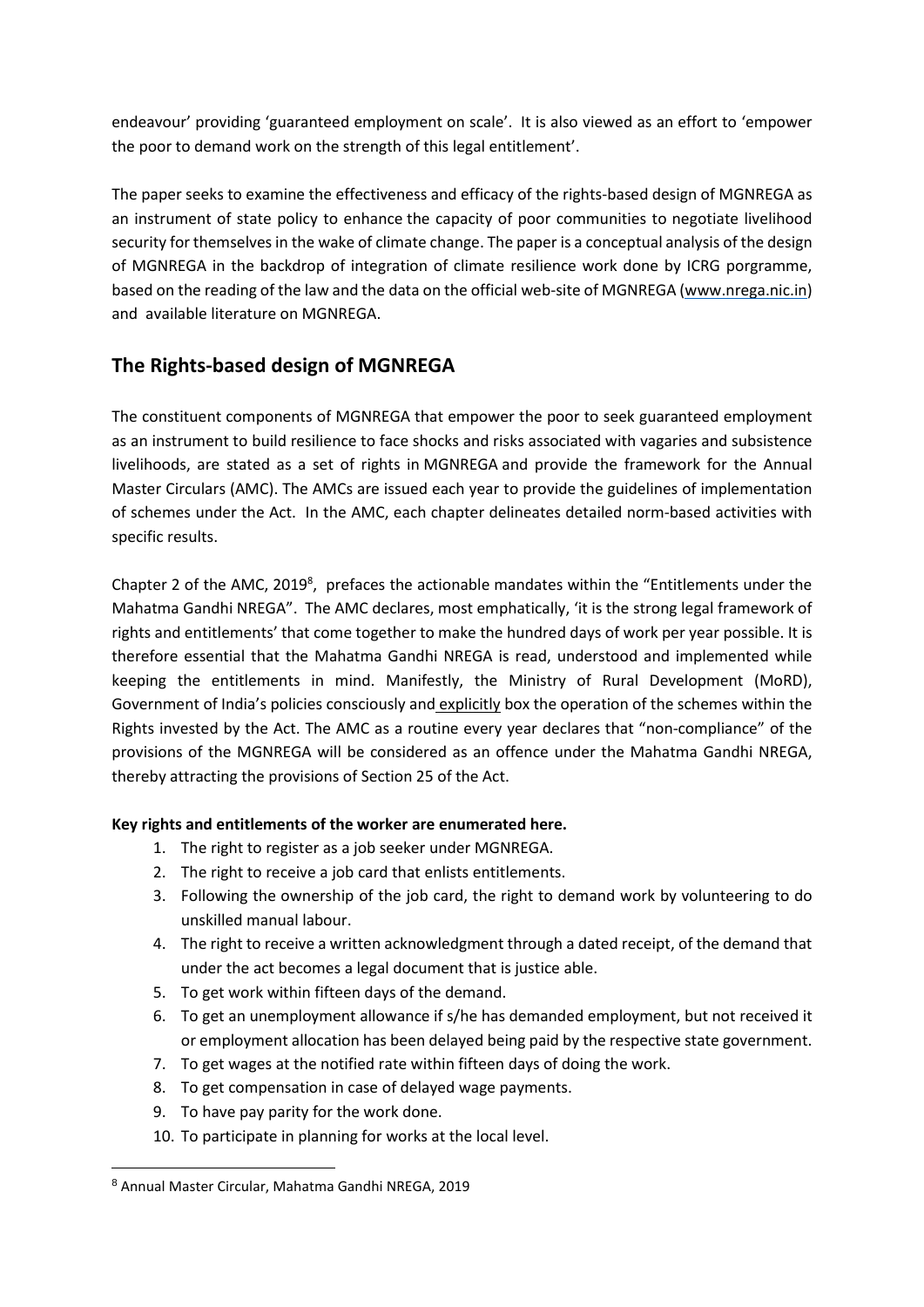- 11. To avail of a set of working conditions such as work site facilities.
- 12. To receive compensations for injuries on worksite.
- 13. To participate in social audits.
- 14. To be able to complain and redress grievances.
- 15. To enforce penalties for violation of rights under the Act.

The adoption of a rights framework for a wage employment programme is driven by the belief that this will safeguard the interests of the poor against the inequalities and hierarchies that may be inherent in a system. Rights are also expected to safeguard the workers against arbitrary and discretionary decisions of the government. Above all, rights are to guarantee the worker, the work as and when s/he wants.

The rights -based framework of MGNREGA foregrounds implicitly a premise about sustainability and resilience-that is anchored in behavioural choices. It assigns centrality to human agency in taking responsibility for its situation. Reducing vulnerabilitiesis a choice that workers need to make and they need to demand. Using this as a key to the articulation on resilience brings about a paradigm shift in the discourse of climate change. It does not perpetuate the notion of the poor as passive victims of climate shocks, who need to be held in a 'safety net'. It asserts that the poor have the capacity to deal with their vicissitudes. The Act recognises that since economic and social inequalities deter the poor from fully accessing opportunities to augment their resources, enacting a legislation to invest the poor with rights to demand basic livelihood security from the State will empower them to shape the changes they desire.

## **Framework of Analysis of MGNREGA's Rights-based design**

*How far has the rights framework succeeded in enabling workers to access opportunities triggered by the Act so that they can enhance their resilience?* The extent to which the rights framework has succeeded in enabling access opportunities triggered by the Act so that resilience is enhanced is examined through an analytical framework developed for this purpose.

A rights-based design of law that enables poor communities to demand State action to guarantee them minimum conditions that help build resilience takes into consideration the following:

- I. *Legibility* of the legal design. How communicable is the design to those for whom the law is intended, especially since this is a demand-based law? If MGNREGA is a law for people to demand their rights then the question that arises is 'how have people perceived their rights under MGNREGA?'
- II. *Accessibility*. How do local communities understand, articulate and exercise their rights under MGNREGA?
- III. *Clarity ofObjectives*. Is there internal clarity and cohesion in the key constituents of the rights guaranteed or are these diversely interpreted and how does this impact workers?
- IV. *Institutional framework.* Does the implementation mechanism enable the realisation of workers' rights?
- V. *Authority* **of law**. Are the provisions of MGNREGA enforceable?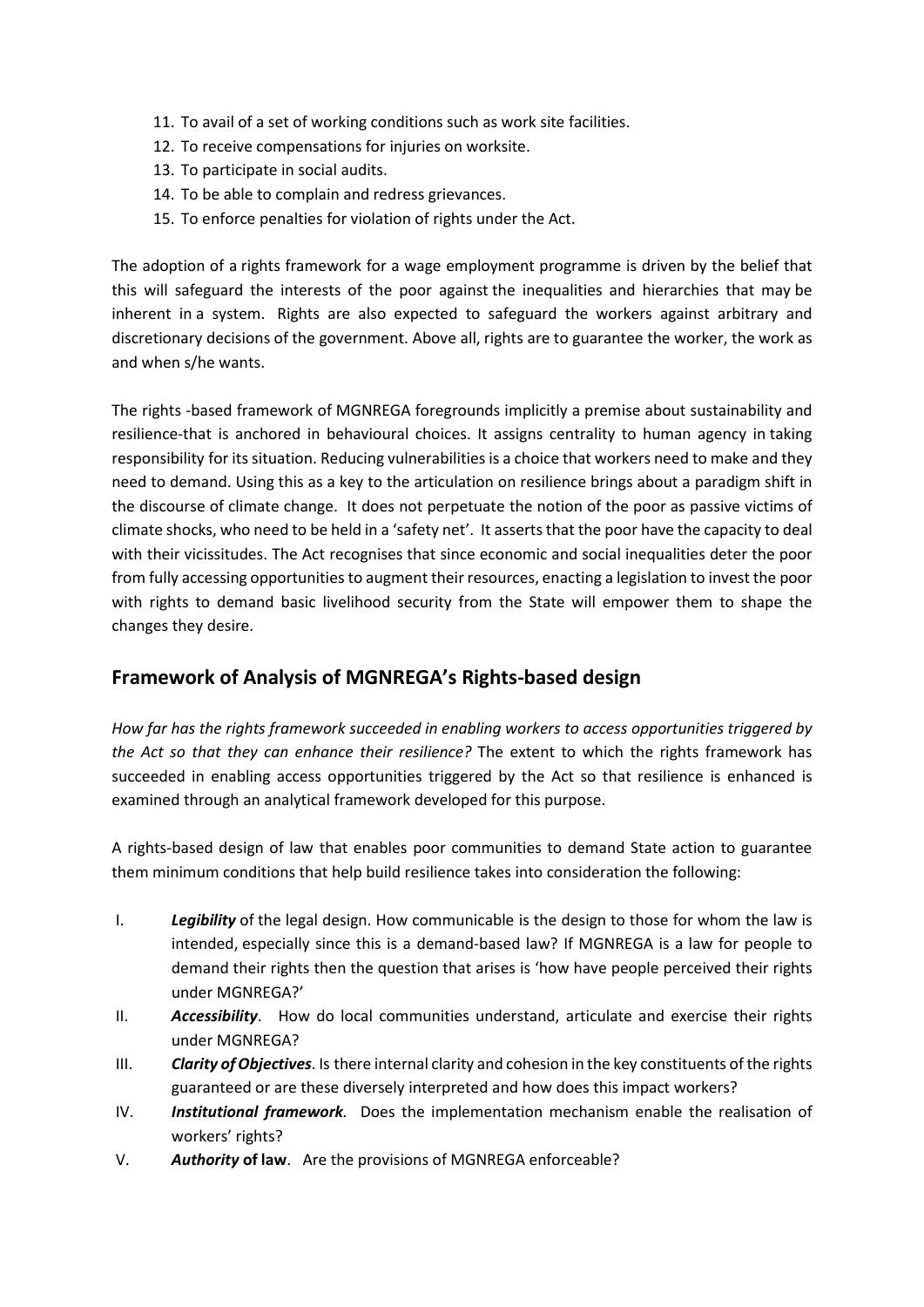VI. *Resource Allocation.* To what extent is financial resource allocation governed by principles of law?

#### **Analysis of the rights design: postulate and practice and the impact on workers' resilience.**

### **Legibility of law**

The design assumes that workers can access information easily and can use the instruments of law just as easily. The formal demand process of the original design of the law proved to be unrealistic. Considering that the workers were largely illiterate, there were no written applications. Conceding this, the schedule in the Act was amended to allow oral forms of demand or through mobile messages. In the rural areas, the word '*maang*' is an expression of the workers' need rather than a demand and there is no language such as '*haque'* or rights at all. Workers know that they can get hundred days of work, but do not perceive that or any of the other rights as a right.

### *This raises the question - how is a law understood by the poor?*

This is a well-known challenge in laws intended for the poor. It is particularly problematic in case the law envisages that rights are to be asserted not against other citizens but against the government itself. This impasse has been sought to be addressed by mobilising workers to exercise their rights. This has been the endeavour of civil society organisations but their presence on the ground is unequal and dispersed. The government, too, has, sought to educate the workers of their rights. This has created a paradoxical situation where the government makes workers aware of their rights and creates instruments of their articulation and enforcement *vis a vis* the government itself. The factors that make the law legible to the workers are extraneous to its design. The very premise of autonomy of choice becomes dependency.

When the implementation of the schemes under the Act began in 2006, the registrations and job cards issued were the result of repeated instructions by the government and were commensurate with the energy and interest of district and state officials. From the very beginning, the process was driven by the government orders rather than demands by prospective workers. In 2006, several rapid appraisals of processes on the field were commissioned by the Ministry at the very onset of the Act. These studies noted that the highest percentage who had received job cards were then in Madhya Pradesh, mainly due to distributing job cards without application. This was also true for Andhra Pradesh that had waived the requirement of applying for job card. It was noted that though this violated the law, it was inevitable since a largely illiterate rural population was quite unable to fill up technical procedural details.

The situation is the same for demand for work. The worker has the right to demand, but then again this requires awareness of legal processes and the ability to read and write and to negotiate with the government. These conditions were and are still generally missing. Though the schedule of the Act now allows oral demand, it is questionable if its authenticity cannot be established. With such constraints, the demand based process from the very beginning gave way to 'opening of works' followed by completion of documentation of 'rights' such as applications or receipts. From the start till now, the demand - guarantee pivot of rights has remained inert. The Rangu Rao report of the Working Group on MGNREGA towards formulation of the 12th five year plan acknowledged -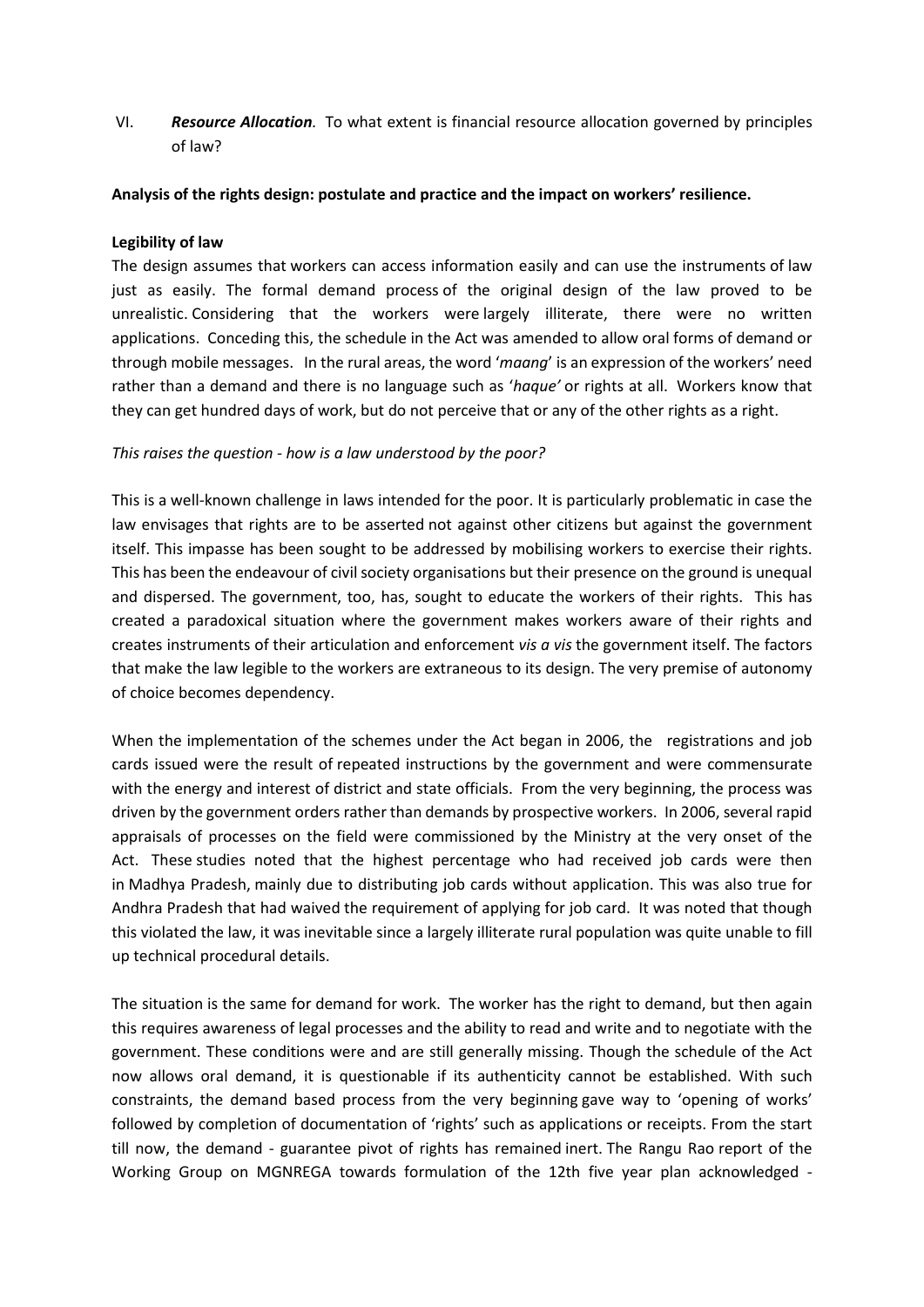"MGNREGA provides a legal entitlement to manual work. If work cannot be provided on demand there is provision for unemployment allowance. This demand driven legal entitlement is not functional"<sup>9</sup>

The preface annually repeated on the MoRD's Annual Master Circular emphasizes rights. The government's worry about people's capacity to understand the rights-based nature of the law continuestill date even after a whole decade. The government since the inception of the Act, assumed the role of teacher and mobiliser and has been involved with devising methods of 'making people aware' – aware of their rights and to 'demand' work through various initiatives such as the *Kaam Mango Abhiyan*, or the IPPE I and II and *Gram Rozgaar Diwas.* Demand from the Government to honour its guarantees are ironic as it makes the demand dependent on one from whom it is demanded. Not surprising Ravallion writes, even after so many years, 'there needs to be greater public awareness of the rights and rules of the scheme'. <sup>10</sup>

If people could demand work, as and when they needed, and to the extent they were allowed under the Act, the numbers of households working and the days worked would be significantly higher.<sup>11</sup>

#### **Accessibility**

The whole premise of the rights design of the Act is people's capacity to access their rights under the law. *Can workers, even if they know their rights, exercise them?* Are we looking at a case where workers 'educated' by the government or the civil society organisations sufficiently reach a point of 'empowerment' that enables them to use the rights invested in them by the Act to demand and compel Government to act?

Experience over a decade shows that this happens in sporadic instances, that do not last. This is because, even if the design ordains rights, the unequal relationships between the government and the workers are not levelled by that. The workers lack resources and capabilities and are at the bottom of the social hierarchy. There is a clear inequality of relationship between them and the government systems that are the guarantors of their rights. They cannot negotiate their rights with the gram panchayats and local bureaucracy on just the strength of the law as they are dependent on them for a large measure of things in their lives.

Consequently, ironically the premise of workers choice and capacity to build resilience has become a hierarchical relationship between the government as provider and workers as passive recipients, taking what they get - work, wages, quantum of work.

#### **Clarity of Objectives**

Several critical terms on which the enjoyment of rights is anchored are conceptually vague. The objective of the Act is 'enhancement of livelihood security' through at least 100 days of guaranteed employment.' Employment is based on a transaction between the employer and the employed. This means there are conditions that determine the nature of the transaction. In MGNREGA, conditions of

<sup>9</sup>Report of the Working Group on MGNREGA Towards Formulation of the 12th Five Year Plan, Oct,2011 <sup>10</sup> Ravallion, Martin, 2016, MNREGA: Vision and reality, Ideas for India, IGC.

<sup>&</sup>lt;sup>11</sup> Dutta, Puja, Rinku Murgai, Martin Ravallion, and Dominique van de Walle. 2014. Right to Work? Assessing India's Employment Guarantee Scheme in Bihar. Washington, DC: World Bank.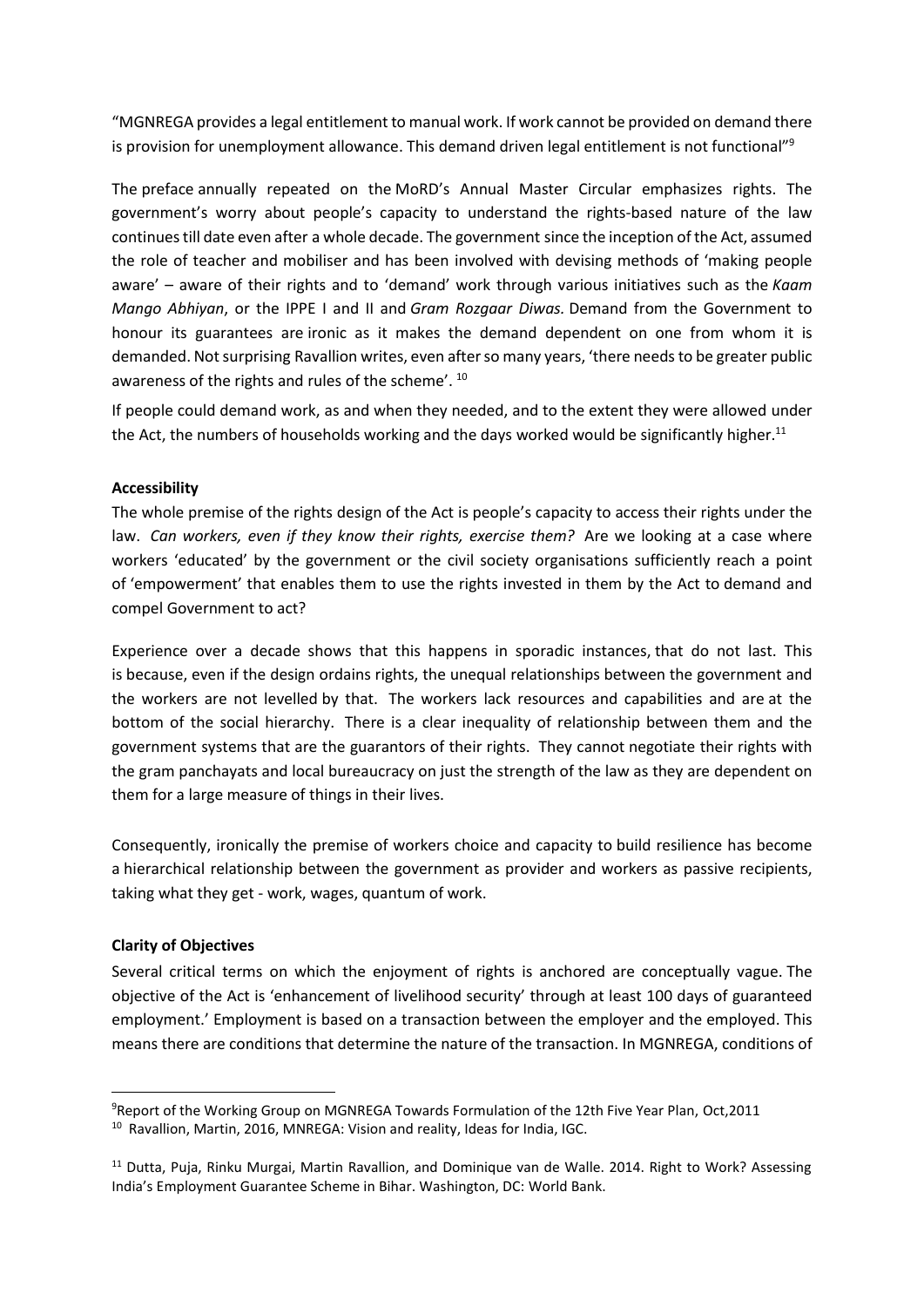employment are not stated beyond demanding and volunteering for unskilled manual labour. Schedule I was amended to enlarge the objectives far more ambitiously. It now states - "The core objectives of the Scheme shall be the following

- (a) Providing not less than one hundred days of unskilled manual work as a guaranteed employment in a financial year to every household in rural areas as per demand, resulting in creation of productive assets of prescribed quality and durability;
- (b) Strengthening the livelihood base of the poor;
- (c) Proactively ensuring social inclusion; and
- (d) Strengthening Panchayat Raj institutions."

These enlarged objectives obviously necessitate far more specific and elaborate conditions that have been issued as MoRD's guidelines, annual master circulars as well as amendments to the schedules of the Act. Strengthening livelihood base of the poor is possible only if 'not less than hundred days of work are available in a year' to poor households and the work they do invariably spin off as benefits that are sustained in future for their use. However, coupled with 'unskilled manual work' as a legal guarantee, this has led to a situation where instead of or despite Schedule of Rates (SOR) wages are paid on a flat wage rate per day. Measurements do not assess productivity outcomes and works are closed without regard to the 'prescribed quality and durability of assets.' This is not to diminish the value of local efforts that have tried to affect some synergies and converge divergent objectives towards a holistic process with optimal benefits. But such efforts are till date local and dependent on the local administration. They demonstrate the possibility of synergies but, clearly, these are not replicable as despite the guidelines, they are not institutionally established. Ensuring social inclusion proactively implies consciously reaching out to the vulnerable. Efforts have been made to map the job cards against the landless casual labour reported in the Socio- Economic and Caste Census (SECC). The results are available on the official web-site of MGNREGA [www.nrega.nic.in,](http://www.nrega.nic.in/) MIS data (MIS R 26 'Focus areas" R. 26.6)

MGNREGA data shows that 29 percent of total landless casual labour as per SECC, have been mapped of which only 2.33 percent of the landless casual labour are willing to get job cards. More than half the households surveyed (52 percent), 2.84 crore as compared to the 5.50 crore landless casual labour are not willing to get job cards. This is particularly true for states with a relatively larger measure of poverty such as Bihar, Chattisgarh, Odisha. Such data should prompt detailed research into the reasons why such a low number of those who are the prime target of MGNREGA are reluctant to register even forjob-cards. *Doesitsuggest thatthe landlesslabour have progressed beyond conditions that compel unskilled manual labour, or there are alternative employments that are more remunerative or more accessible or that absence of timely allocation of work and adequate funds have turned people away from a job card that does not get enough jobs.* Only about half, (54 percent) received job-cards of those who were willing to get a job card. This underscores the fact that governance and institutional inefficiency are impediments to workers' access to their rights. Either way, the realisation of the social inclusion objective remains sub-optimal.

Additionally, there are several definitional ambiguities that impact the benefits that can emerge both in the form of physical assets as well as remuneration. For example, the unit for applying the work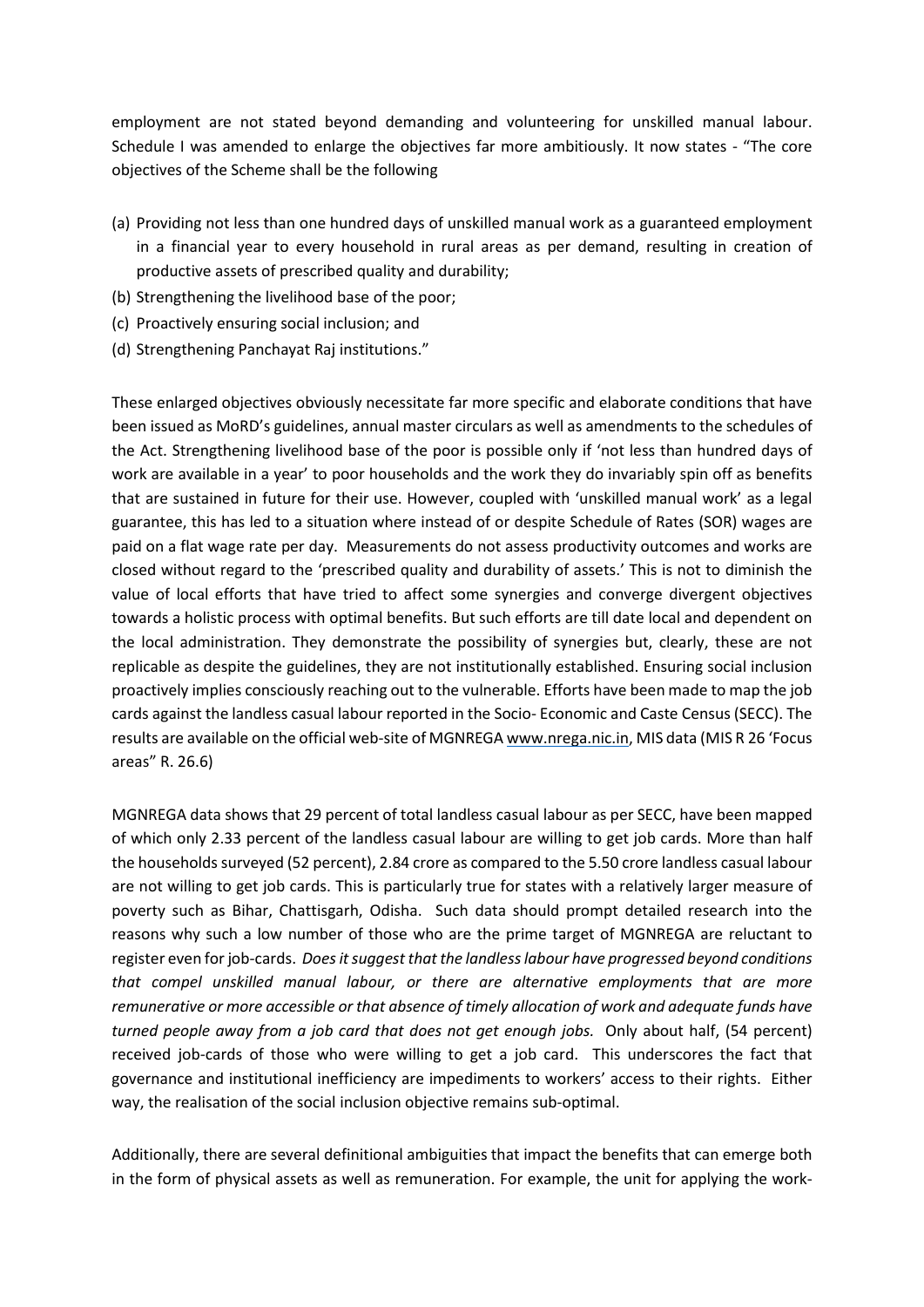wage ratio is unclear. The Act says 'project' but, it does not specify the level of the project? This has been variously interpreted to mean a work at the gram panchayat level, or a project across gram panchayats. This means that the work may include areas/villages where there may be no wage component at all. Similarly, the word 'household' is ambiguous - it includes blood relation or shared kitchen or shared roof. This could mean a large joint family and then the number of hundred days shrinks as an entitlement. But if a joint household were to seemingly split its kitchen, even while sharing a roof – then would it be different families? If it does, its entitlements multiply. Do both conditions have to be met? Then, it again becomes very inequitable because, a household size can vary considerably - the hundred days becomes a very inequitable guarantee depending on the household size rather than the degree of vulnerability of poor communities.

#### **Institutional framework**

The effectiveness of a law derives from the capacity of the system to enforce its implementation as well as the capacity of the society which must be able to use it. The design of the law is an enabling design if it factors in this capacity. The institutional framework of the law, however, tends to aggravate asymmetrical relationships between government and society that dilutes the rights invested in workers. The reasons for this are the following

- The agencies with the maximum responsibilities under the Act, in terms of the legal guarantees, are the weakest institutionally.
- Decentralization processes prescribed by the Act are countered by centralization.
- There is an overlap and conflict of roles, powers and responsibilities. Several examples illustrate these institutional anomalies. For example, the Gram Sabha recommends works but the Gram Panchayat determines priorities. The State Employment Guarantee Council can also decide 'preferred works.' The Central Government has also assumed the power to decide and direct the works to be taken up on priority.

The Rights - based design mandates the government to open works on demand. The prerequisite for this is local autonomy. Instead, works are opened when funds are received, not necessarily when the workers need the work. Since the quantum of work is determined by the quantum of funding by the Centre, eventually, the Gram Panchayat can open works only to that extent and offer work only for that many days.

Further, the work provided is at the centre's cost, but the unemployment allowance at the states. *So, if the worker claims her rights and central funds for employment do not come, then the state, therefore, denies responsibility for unemployment allowance or compensation*. For example, in 2018 -19, delayed compensation was rejected – the reasons for this being natural calamities, (9 percent) insufficient funds (21.66 percent) and others (50.49 percent)<sup>12</sup>. What exactly does 'others' mean under a law? This makes it very difficult for workers to navigate a vast bureaucracy and hold accountable multiple layers of administration.

<sup>&</sup>lt;sup>12</sup> [www.nrega.nic.in,](http://www.nrega.nic.in/) Ministry of Rural Development official web-site for MGNREGA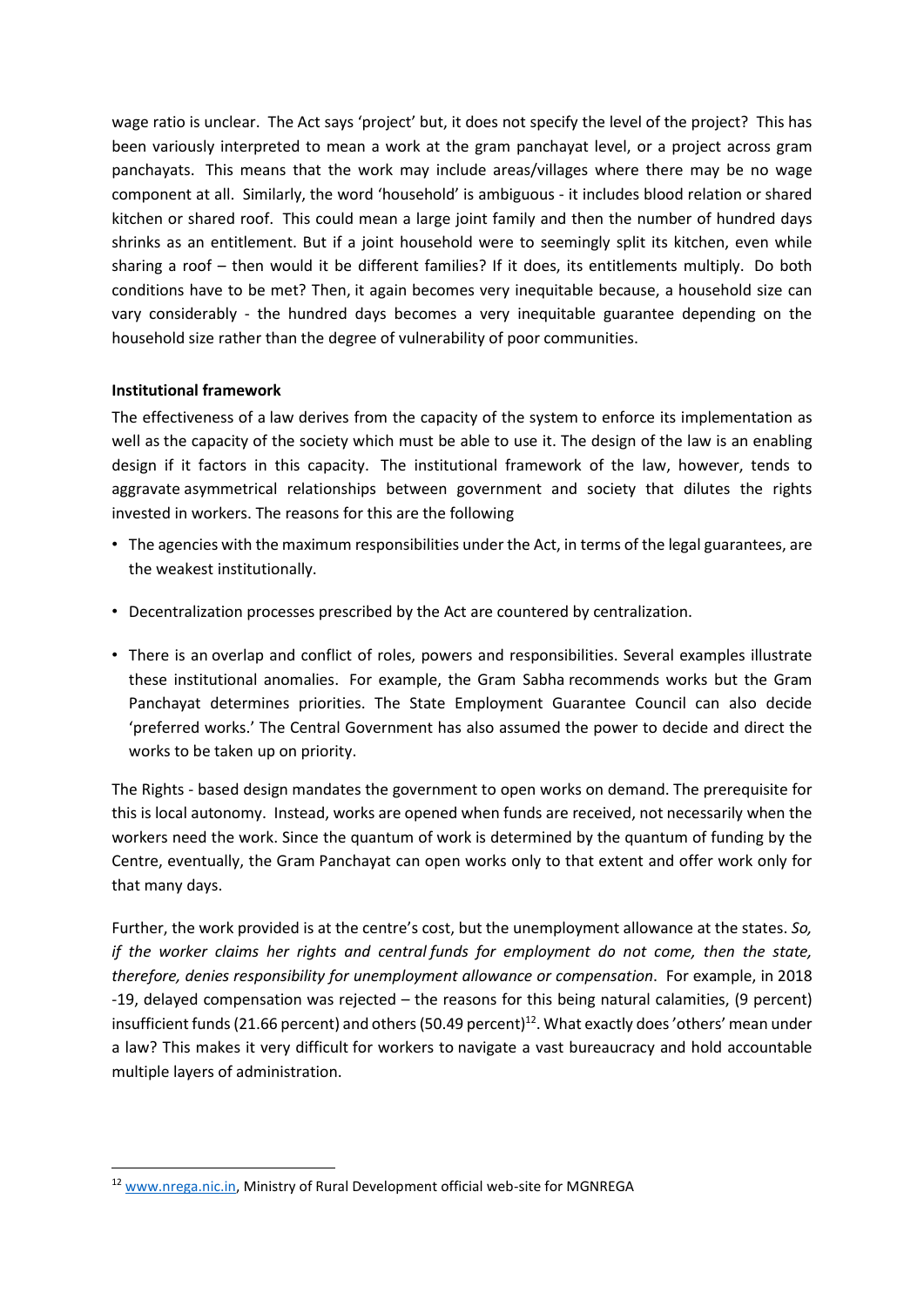#### **Authority of law**

A law belongs to the people and not to the government. The government is itself subordinate to law. Indicators of the authority of law are accountability, enforceability, grievance redressal and penalty. However, an analysis of the legal provisions of the Act show an anomalous situation where the implementing agency is its own adjudicator. The gram panchayat is the agency for registering, for issuing job cards, for issuing the dated receipts, for filling the muster roles. At the same time, it is also responsible for auditing its own work through the social audit. *What isthe space that the informal workers have, to take control and negotiate with the structures of formal authority?* The only formal institutional collective space for workers to assert their rights, is the Gram Sabha.

To address this anomaly, the government has notified social audit rules. The social audit rules induct an autonomous body at arms-length from the government to audit MGNREGA. The MGNREGA website has a litany of social audits conducted. While the effort to put up the status of social audits in public domain is commendable, the status, is in effect, evidence of the institutional challenges intrinsic to the design of the social audit-the only mechanism under the Act for workers to hold the 'guarantors' of their rights accountable. According to the MIS report<sup>13</sup> on social audits, R. 9.3.1, (2018-2019), only 10 out of 34 states closed issues'satisfactorily'. Out of total due as wages to be paid to the workers, only 5.23 percent was paid to workers. Out of the total reported as misappropriated, the amount recovered was only equivalent to 0.38 percent. These reports only underscore the persistent inaccessibility of the rights guaranteed under the Act.

The Act's grievance redressal mechanism and penalty clauses are ineffective simply because the defaulting agency decides its own default. Under the Act, those responsible for its implementation are also responsible for deciding complaints that arise from its implementation. The Act requires state governments to formulate Grievance Redressal Rules. The Schedule of the Act has been amended to lay down a framework for this. This does not help contain the breach of law nor has it found expression as penal action against defaulters. The penalty for violation is itself both mild and difficult to enforce. Not only is the penalty not a deterrent, the process of enquiry and fixing of responsibility within the administrative rules is also protracted. *What happens if after the penalty is imposed the defaulter defaults again?* To address some of these issues an Ombudsman System has been formulated. The decision to set up a district Ombudsman aims to create an independent grievance enquiry authority empowered to direct the state government to redress and penalise as well as to file a First Information Report (FIR) against defaulters. *Can it over-ride the powers of grievance redressal vested within the Act in the District Programme Coordinator and the Programme Officer and compel them to act or even more to indict them?* It can at best, offer a forum for receiving grievances and exert a public moral pressure for their effective disposal. The MIS report R.  $9.3^{14}$  shows Ombudsman has been set up only in Chattisgarh. Clearly, grievance redressal against the violation of rights is not yet institutionally established.

It is hoped that a law with penalties would be able to coerce existing systemic and individual resistances to conform to the legal mandates. Laws aim at changing, intervening, and shaping human action by restraining or promoting certain forms of behaviour. This is done through an enforcement

<sup>13</sup> [www.nrega.nic.in](http://www.nrega.nic.in/)

<sup>14</sup> [www.nrega.nic.in,](http://www.nrega.nic.in/) MIS Report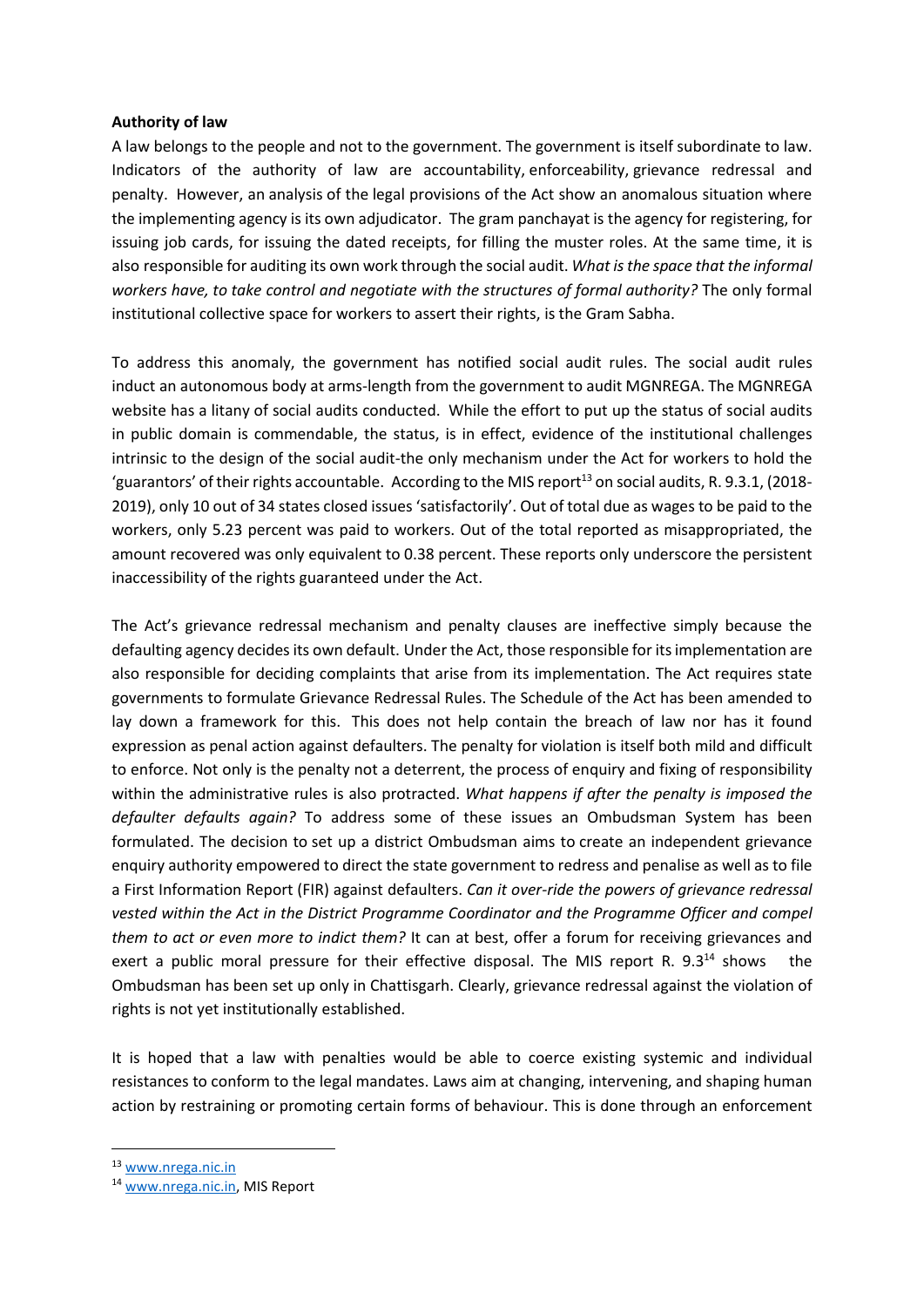mechanism. The enforcement mechanism punishes and restrains deviant action. But the MGNREGA design does not make the government accountable, because the government itself is the judge of its own actions. Further there are too many crisscrossing dependencies and diffused responsibilities among layers of administration that make it difficult to hold anyone accountable and to penalize.

The Act allows the central government to stop funds to a state government in case of fund misuse. But such a measure affects the worker. It means punishing the poor because the government is inefficient or irresponsible. Such anomalies in the governance design within the framework of law do not safeguard the workers' rights

#### **Resource Allocation**

The legal guarantee of employment can work only if funds are made available. The whole idea of making a wage employment programme a rights-based law was to ensure that the government provided funds when the workers needed employment. The budget was to be demandbased. There have been persistent difficulties in assessing and capturing demand for employment as well as in prompt provisioning of it. Various criteria for striking a feasible balance between past trends and future projections have been evolved over years through the instrumentality of Labour Budgets. The labour budget for a State is approved based on the previous year's performance. This means that funds are determined by the capacity of implementation (a pre-determined target allocation approach) rather than by the potential demand, which would be needed in a rights-based approach. The projected person days for 2018-2019 for all states were 256.56 crore. Against this, the actual person days generated were 267.99 person days<sup>15</sup>. Yet the person days approved in the Labour Budget of 2019 -2020 is 258.21<sup>16</sup> crores, lower than the achievement in the previous year. Person days generated in 2016-2017 were 235 crore, but the Labour Budget estimate of person daysfor 2017- 2018, was pegged at 231 crore person days, lower than the achievement of the previous year. This shows that a demand based approach is not used, not the least because formal instruments for demand led budgeting are not available but more so because the budgets are pegged within the available funds. This does restrain the programme from expanding and benefitting a larger number of poor persons in poor states. The potential need of the programme for the poor can be gleaned by juxtaposing the employment provided against the landless labour in a state. If the number of landless casual labour in a state is an indicator of the prevalent poverty and under employment in that state, then a significant gap between the number of households to whom employment has been provided and the number of landless casual labour is worrisome and suggests that MGNREGA benefits, even as wages is not commensurate with the size of poverty. Instances of this are Bihar, Maharashtra, Odisha, Madhya Pradesh, Uttar Pradesh and West Bengal. The broad constancy of labour budget in terms of person days restricts reaching many poor<sup>17</sup>.

Fund release is based on the budget available and the administrative and political will of the governments. Inevitably, fund release remains discretionary and inadequate, determined by the fiscal cycle and budgetary processes of the government. Outcomes remain erratic, depending on budget availability. The fact that outcomesin terms of person days and households benefitted have plateaued over a dozen years implies that the budget has not really grown to generate more employment than

<sup>15</sup> [www.nrega.nic.in,](http://www.nrega.nic.in/) MIS Reports, R2.2.2, 2018-2019

<sup>16</sup>[www.nrega.nic.in,](http://www.nrega.nic.in/) MIS Reports, R2.2.2, 2019-2020

<sup>17</sup> [www.nrega.nic.in](http://www.nrega.nic.in/)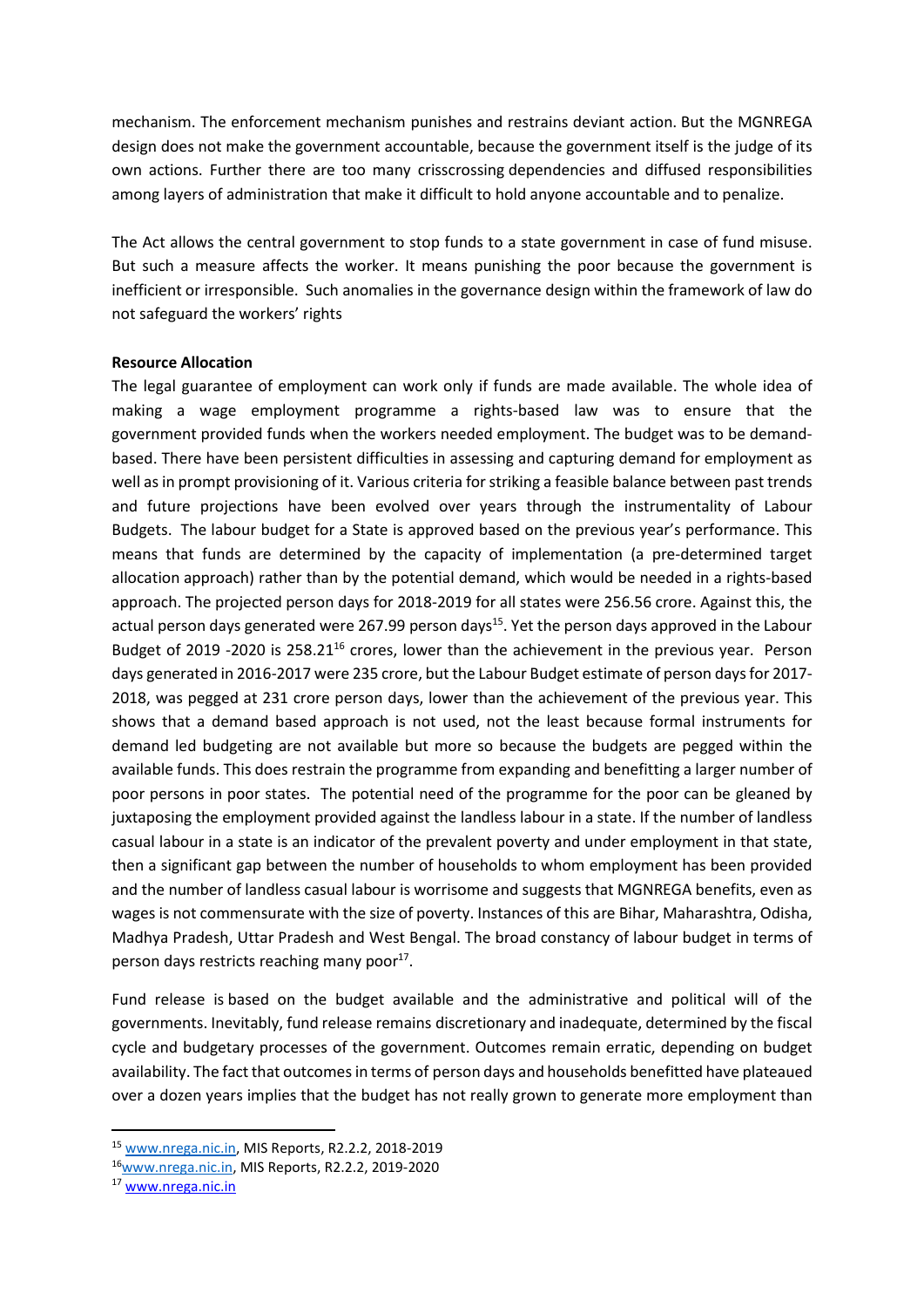in the years 2009-2011. Gross outlays have increased because of increased costs of employment generation in terms of wage rates, materials and administrative costs. It takes more money to create the same or lower level of employment, raising questions of fiscal sustainability.

According to MGNREGA official web-site, the person days and families employed dip or rise according to the budget quantum. This suppresses the potential need of vulnerable communities for work and wages. One consequence of fiscal rationing is work and employment rationing. Often one work is taken up in a gram panchayat though the gram panchayat always has more than one village.

*This raises the question whether the Act been able to overcome the financial uncertainties and shortages that afflicted earlier scarcity relief and wage employment programmes. Gram panchayats often do not know the amount of funds that they are to receive nor when, nor what works are to be decided, despite the labour budgets exercise. These uncertainties run counter to building a sense of collective confidence in a concerted sustained action for adaptation and resilience. If climate change is about uncertainty, fiscal uncertainties do not help cope with it.*

### **Why Resilience and Whose Resilience?**

Resilience or more aptly put, the capacity to acquire capabilities that enhance adaptive capacity must be intrinsic to communities. The belief that resilient infrastructure generates resilience must steer clear of simplistic assumptions. The value of an infrastructure would be in terms of the capacity it creates in its users to enhance their resilience. This would depend on its relationship to specified users, and their needs. Such relationships are not necessarily equal. Optimizing benefits from infrastructure requires the capacity to make appropriate behavioural choices, interrogate decisions, assert rights, negotiate collectively for common causes, take ownership and recognize individual inequities. Only then does the infrastructure contribute to resilience of poor communities. There is a cluster of issues here:

- Resilience as a result of physical and social assets.
- Resilience as a result of skills and capabilities.
- Resilience as a result of economic earnings.
- Resilience as a result of the ability to assert one's choices and actions, and to be able to negotiate more equitably with power systems that impact one's life and situation. This is what is empowering and leads to self-reliance.
- Resilience to long term climate risks preemptive infrastructure for ensuring people's resilience and climate proofing the investment itself.

The issue of assertion is non-negotiable for sustainable behavioural change in poor communities to take charge of their lives and actively seek to transform it. One may argue that this is the consequence of the preceding issues (A, B, C) above. This is true only to some extent because while all three sets of issues may be necessary conditions for empowerment and self-reliance, they do not necessarily occur in a logically causal, consistent and predictable associations, in measures commensurate to needs. Besides, there are entrenched legacies of inequalities and contestations, which is further complicated by exacerbated climate change impacts. There are gaps and asymmetries that make the process of building resilience in vulnerable communities, oftentimes unending.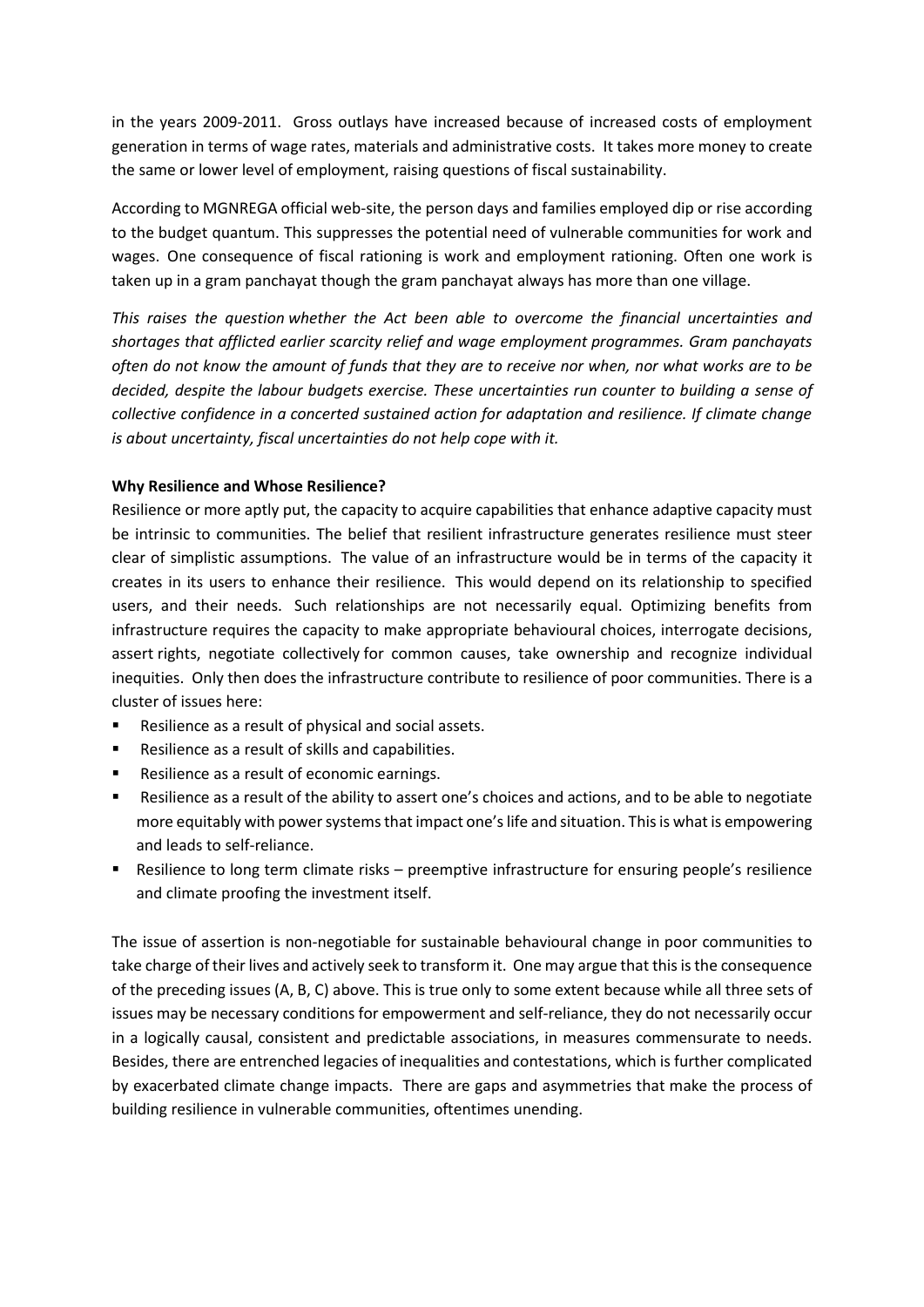# **The ICRG Experience**

The ICRG programme, began building climate resilience at a community level, using MGNREGA as the key tool as apparent in the merits of the ACT and Scheme discussed above. The process wasto conduct a thorough climate model based downscaling exercise to establish the climate impacts and assess vulnerability of communities at a Block level. Subsequent to which, a socio-economic assessment was made on status of natural resource and a need for natural resource management. Based on the needs assessment of NRM, juxtaposing it with the projected climate impacts 20 /30 years from now, inferences were made on the type and quantum of infrastructure requirement. Once the core NRM asset was identified (collectively with the community) to fulfill the current needs of the community, while ensuring viability/resilience building in the longer term, the exercise of convergence was initiated. Convergence, essentially is an intuitive exercise which helps address gaps in resources, spreads the risks and diversifies livelihood economy. Once completed the Climate Resilient Works funded mainly through MGNREGS, not only generated employment but also garnered longer term infrastructure and livelihood security.

This process helped identify the key gaps in MGNREGA addressed above, and due to specific focused action, many of those issues could be addressed at an implementation level, even though some of these were systemic.

- 1- One of the key attributes to ICRG succeeding in using MGNREGA so effectively is extensive awareness activities and solution based engagement with the community. So, communities were made aware of their right to demand, while informing them of choices for which they could demand and benefits of doing so.
- 2- Convergence was a key action which helped address the resource crunch issue, MGNREGA will only provide employment, but innovatively using that to build a livelihood base and diversify the same was possible with focused convergence activities. For instance, using MGNREGS for construction of farm pond but connecting with the Horticulture Department for plantation on the embankments, or with agriculture schemes for diversifying crops (while making climate informed decisions on choice of crops) etc.
- 3- Addressing a future climate risk, and backing with a strategy plan to do so using MGNREGA also allows the Gram Panchayat to effectively negotiate with the district administration on diversion of funds on the back of a scientific demand, likewise, the fact that climate resilience demands a certain water infrastructure in a certain area, also helps navigate the social hierarchy and access benefits by the more vulnerable (frontier) communities.

# **Conclusion**

The rights based framework that anchors MGNREGA provides a platform for vulnerable communities to enhance their livelihood security and therefore build resilience to the adverse impacts of climate change on their life and livelihoods. Framing the programme as a law has helped MGNREGA survive political changes and help push a larger quantum of funding into the wage employment programmes.

The failure to demand does not dilute the Governments responsibility for ensuring social protection to vulnerable communities. Demand is a function of capability and, lacking that does not imply that the need does not exist. Some needs are to be fulfilled by the state without the demand for them. For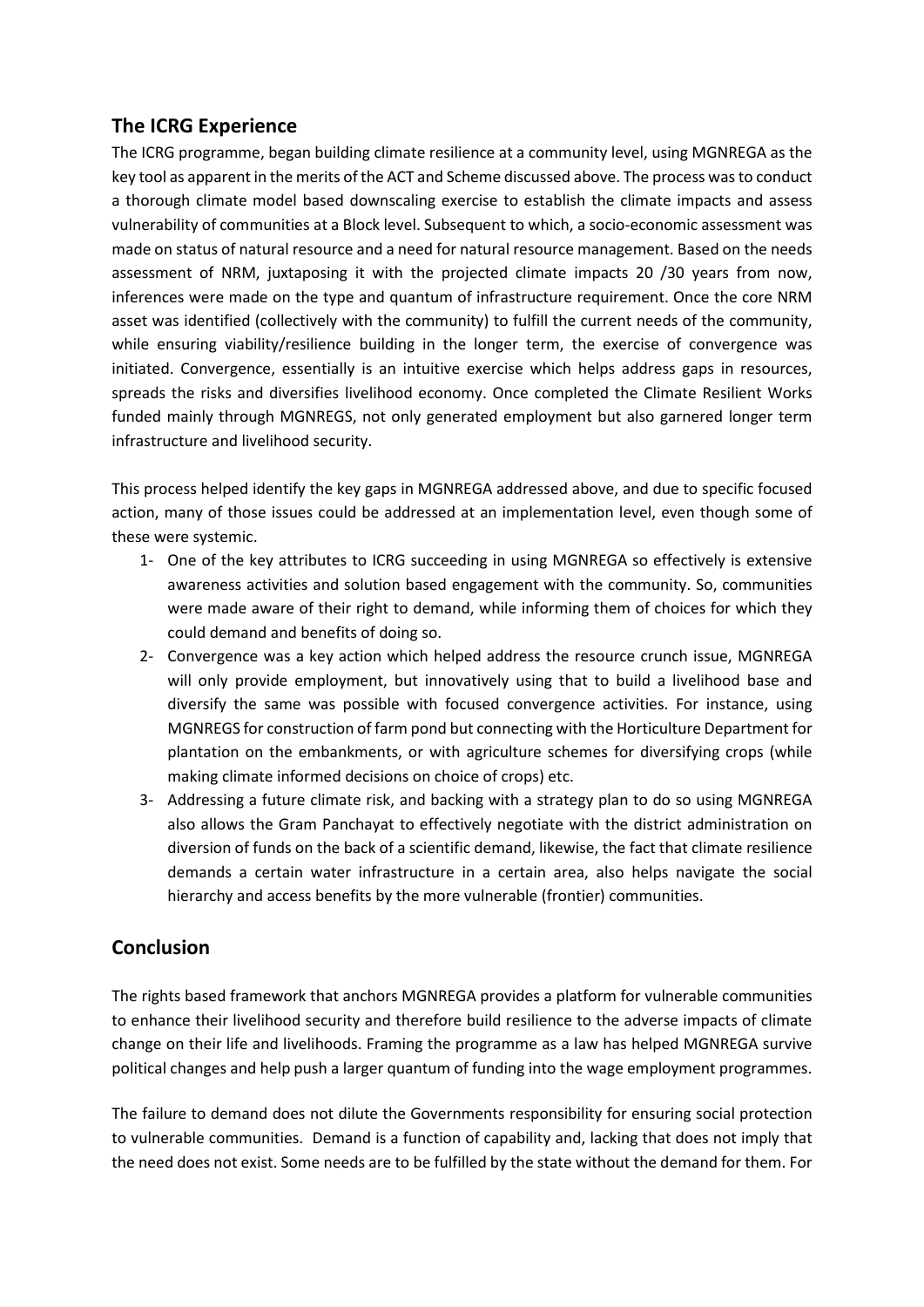example, security of life does not depend upon a demand for it. Health, education and livelihood are basic entitlements, not optional capabilities. Citizens need to be able to exercise their right to demand facilities and opportunities but ensuring basic conditions for their fulfilment and even to exercise rights through appropriate policy instruments is the responsibility of the government.

Instances of 'success' in people asserting their rights have been due to external factors- civil society organisations, or local leadership - an enthusiastic collector, secretary or sarpanch. Enhancing the understanding of climate impacts and different aspects of creating climate resilience will help address the issue of lack of demand. The knowledge created on how and why the community needs these assets beyond the short term view of wage for the day is critical for enhancing demand and resilience.

Some of the key opportunities and challenges rested within MGNREGA that could well be addressed by introducing the dimension of climate change adaptation or resilience are listed below. These will contribute to enhancing the intended benefits of the Act itself.

- Reconciling the two objectives of providing a universal safety net or employment is challenging and these objectives need to be coherently harmonised. If MGNREGA is a 'safety net', then, a targeted basic income transfer scheme can be worked at much lower administrative cost specially with the linking with Aadhar and Direct Benefit Transfer for households. By eliminating the material and administrative costs, more funds are available and by containing the guarantee, fiscal commitments are more certain. This may appear retrogressive, after more than a decade of celebrating the discourse of universal guarantee of at least hundred days, however, given the new dimension of climate change induced challenges and long term protection against those, this could very well function as a safety net. Conceding this may be a step towards reviewing and rationalizing commitments, focusing on delivering them as time-bound guaranteed transfers.
- If MGNREGA needs to succeed as primarily an employment programme for livelihood security, then the technical norms for normative performance, as presently inscribed in the guidelines, need strict adherence. Thisrequires not just technical resources to plan and execute, but also the willingness of workers to work according to technical standards, and a steady fund flow. This also requires that wages be earned for work measured. This is not easy to reconcile with a social safety net that may require cash transfers, however, if the asset is to be created for a greater, longer-term purpose such as building resilience against climate change then it is very much possible to expect and ensure quality of works done, while the safety net is both current and for future. The measure of success then is not just the creation of job card and spending of money in minimum days of wage paid but the efficacy of the asset thus created. The metrics of measurement change, as the benefits are to be evaluated as immediate term as wage and short to long term as the natural resource managed and asset created to accrue long term benefits.
- MGNREGA is a rights-based Act and for it to fulfill its core mandate, it will require fiscal commitment to meet the potential demand of even the 5 crore households currently employed under the Act for 100 days of work. It will also require separation of powers between the implementing and adjudicating agencies and a mechanism that records demand transparently and independent ofthe guaranteeing agency. When the issue of Climate Change that is to be addressed through the creation of the MGNREGS assets is considered, there is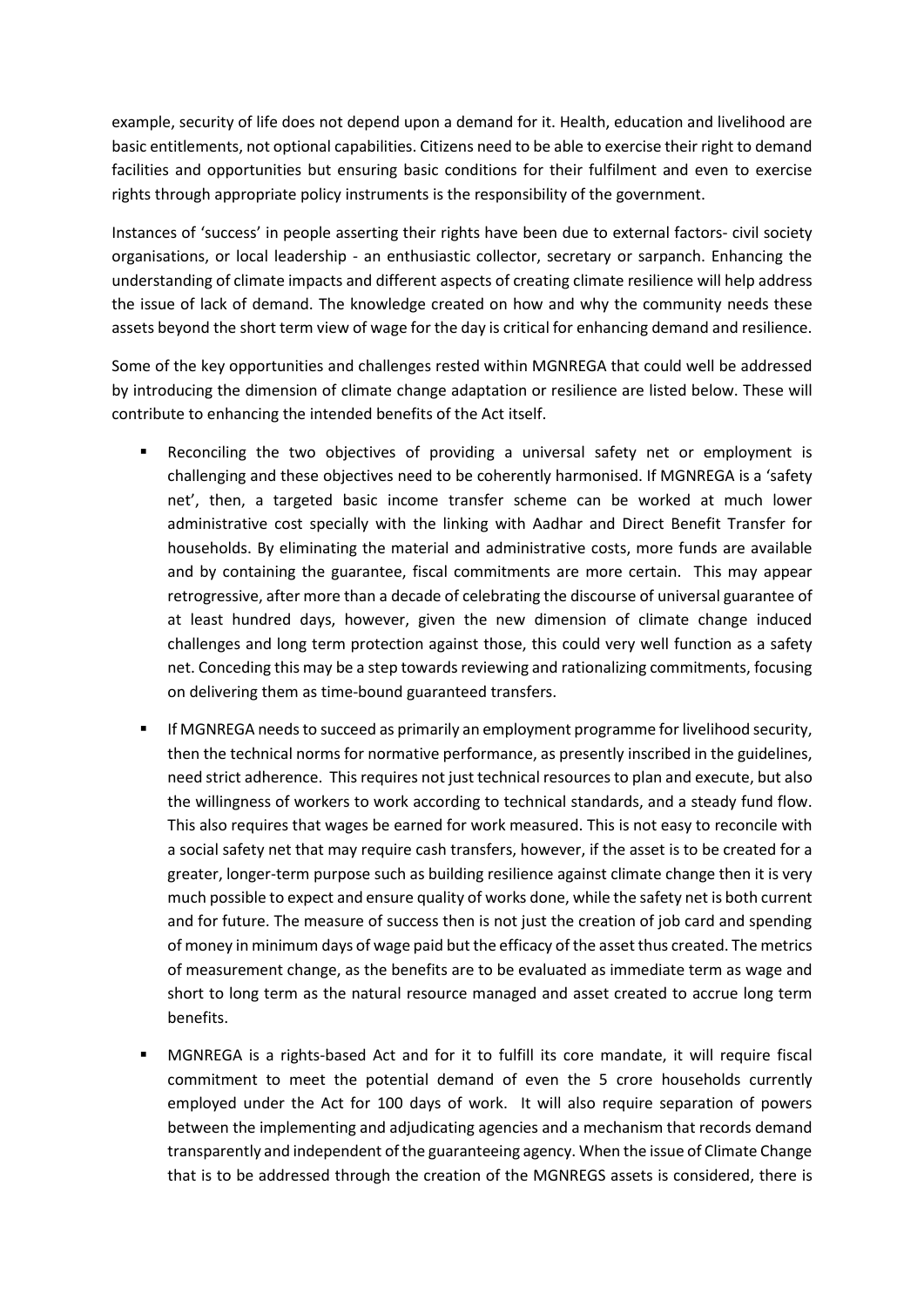allusion to a larger issue that is very time sensitive. Establishing that a small asset created by this scheme, under the ACT can help build climate resilience would just enhance the chances of funds allocation in view of the pressing need for climate action identified by the governments. In addition, as soon as the issue of climate impact is included, several other actors come into play and this will strengthen the voice of the beneficiary.

- Communities do not demand enough, for various reasons listed above. Mobilization of communities alone is not enough, creating awareness and enabling information based demand is key. Ensuring external factors direct the action of the ACT toward the right result, will require a review of the institutional design. Accountability of the delivery system is key to MGNREGA. This cannot be effected by just poor communities' dependent on government, but needs a targeted support system, which can be created for building resilience against climate change. This would be a specific area, that will help prioritise actions based on scientific metric, create new opportunities for wage creation and long term livelihood benefits and create a voice for the demand.
- There is a great risk that if continued in the present form without any innovation –as just a mélange of social safety net, wage employment and public works programme, driven by executive will rather than the mandates of a rights - based law, then it may continue to plateau at about half the guaranteed work days dependent on fiscal vacillations. It will become a rhetorical repackaging of old policies by simply incorporating human rights language. However, if this great opportunity of utilizing an established mechanism and platform for addressing the pressing climate change issue is promoted and adopted, then not only will the world's largest social security programme become even more effective, it will also be able to help prevent loss and damage due to climate change, and enhance economic and livelihood benefits by a compounding effect.
- The experience of implementing Mahatma Gandhi NREGS, highlight the fact that rights are not just procedural but substantive. An *ad-infinitum* insistence on just 'unskilled manual labour' asthe only guarantee the state can provide the poor increasesthe risk of perpetuating poverty. A large measure of resources spent on just unskilled manual labour rather than on graduating the workers towards higher capabilities to equip them for better choices and greater self-reliance is not desirable. Policies of the Ministry of Rural Development do in in fact recognize the need to enable workers to break out of the cycle of unskilled employment<sup>18</sup> and have tried to address this challenge in a number of ways: convergence being the most significant one - convergence for durable assets and for skill development are immensely important initiatives. These initiatives get diluted because of the design of law that insists on 'unskilled'. The Ministry has endeavoured to foreground 'skills' within the design of the law. It has instructed that the skilled labour be employed from persons of workers' families. It has also a policy for skilling workers who have completed 100 days of unskilled work. All these aspects are perfectly juxtaposed to integrate the climate change adaptation actions, which requires skills training and knowledge building to differentiate between the adaptation based natural resource management and random works assignment which in fact could be a maladaptation and in fact, reduce resilience in the longer term.

<sup>18</sup> Annual Master Circular, 2019, MoRD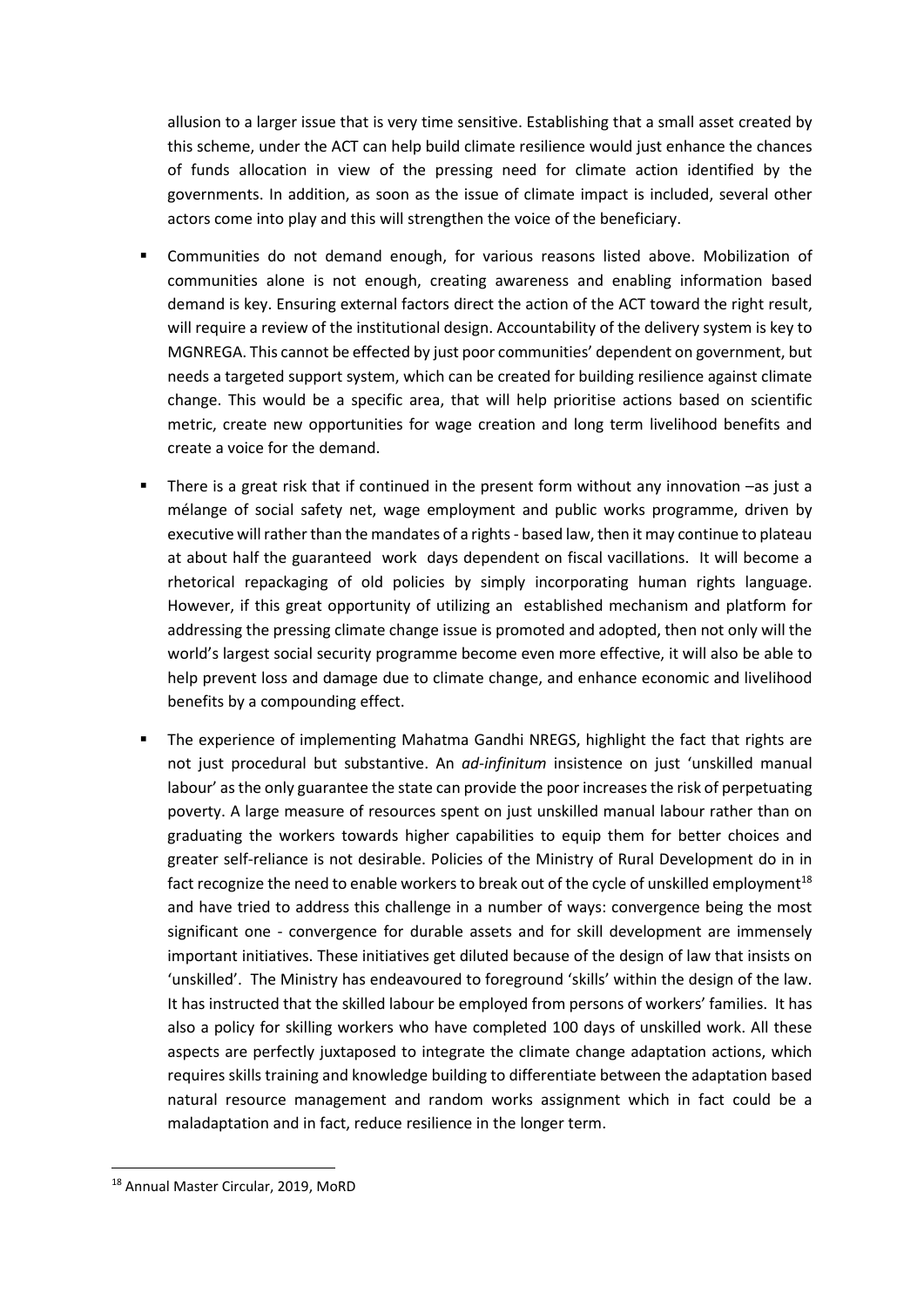- Tying skilling to unskilled work and 100 days of criterion will be problematic asfiscal budgetary constraints restrict the scale and intensity of the work provided. So the number of workers who make it to the 100 days' work bracket will be determined by the funds available as well as the preferred choice and priority of work declared either by the central or state government - for example, houses, toilets, farm ponds, as the choice of the work type will decide the location and number of works, rather than just the quantum of need for work. Often, in states, to meet financial constraints, local, unstated policies of rationing of work is practiced, whereby only one worker gets work from one family, at a time. As such the criteria of 100 days of work is not tenable - as 100 days is not just a demand nor a willingness, but also resource availability to open works. Introducing Climate Resilient Infrastructure development or in this case the prioritization of works based on their resilience building impact on a larger community beyond the direct beneficiary (worker) could well help prioritise and maximize the intended benefit through this layer of prioritization.
- The Ministry guidelines<sup>19</sup> recognize that the capacity building of MGNREGS functionaries and skilling of MGNREGS workers is important for effective implementation of the programme at one end and for facilitation of MGNREGS workers to break out of cycle of unskilled employment at the other end". This is a policy admission that providing unskilled manual labour is a short term temporary coping method to adversities. It does not transit the worker to a threshold of resilience that does not slip back into chronic vulnerability. Not just employment, but employability is the key to move beyond the threshold of bare subsistence vulnerable to lapsing into chronic poverty. Employability of the workers through education and skills will enhance their ability to access and chose from a diversity of opportunities and to move up the ladder of resourcefulness. This is likely to increase self- reliance and decrease dependency on programmes of temporary relief. This building of skills leading to confidence and choice will empower them to adapt to changing circumstances, whether of climate and ecology or (often because of climate change) of economy and the market or of geography under biotic stress as a result of demographic pressures or climate change.
- Such an approach is also anchored on the grounds of ethical obligations a state has towards its citizens. This raises a fundamental issue about 'rights.' Rights are not just about bare minimum survival; they need to be related to issues that help level inequalities. Inequalities are the result of unequal opportunities to resources that build capabilities in an individual, which as science points out, would be exacerbated given climate impacts. In today's world, with its knowledge driven economy, giving rights to unskilled manual labour is an unfair offering - temporary relief is one thing, and may be a legal state obligation. But poor and vulnerable people need a whole lot more than that. They cannot be guaranteed just the right to volunteer to be unskilled labour. They must be guaranteed the right to participate in the development process equally, hence an inclusive Climate Resilience Building action at a Gram panchayat scale would help achieve this dimension.

To conclude, it is important to understand that vulnerability is not just the biophysical dimension of climate change, that can be responded to through just appropriate technologies. It has a human face with people being able to understand their conditions and make choices. Enhancing the understanding

<sup>19</sup> *ibid*